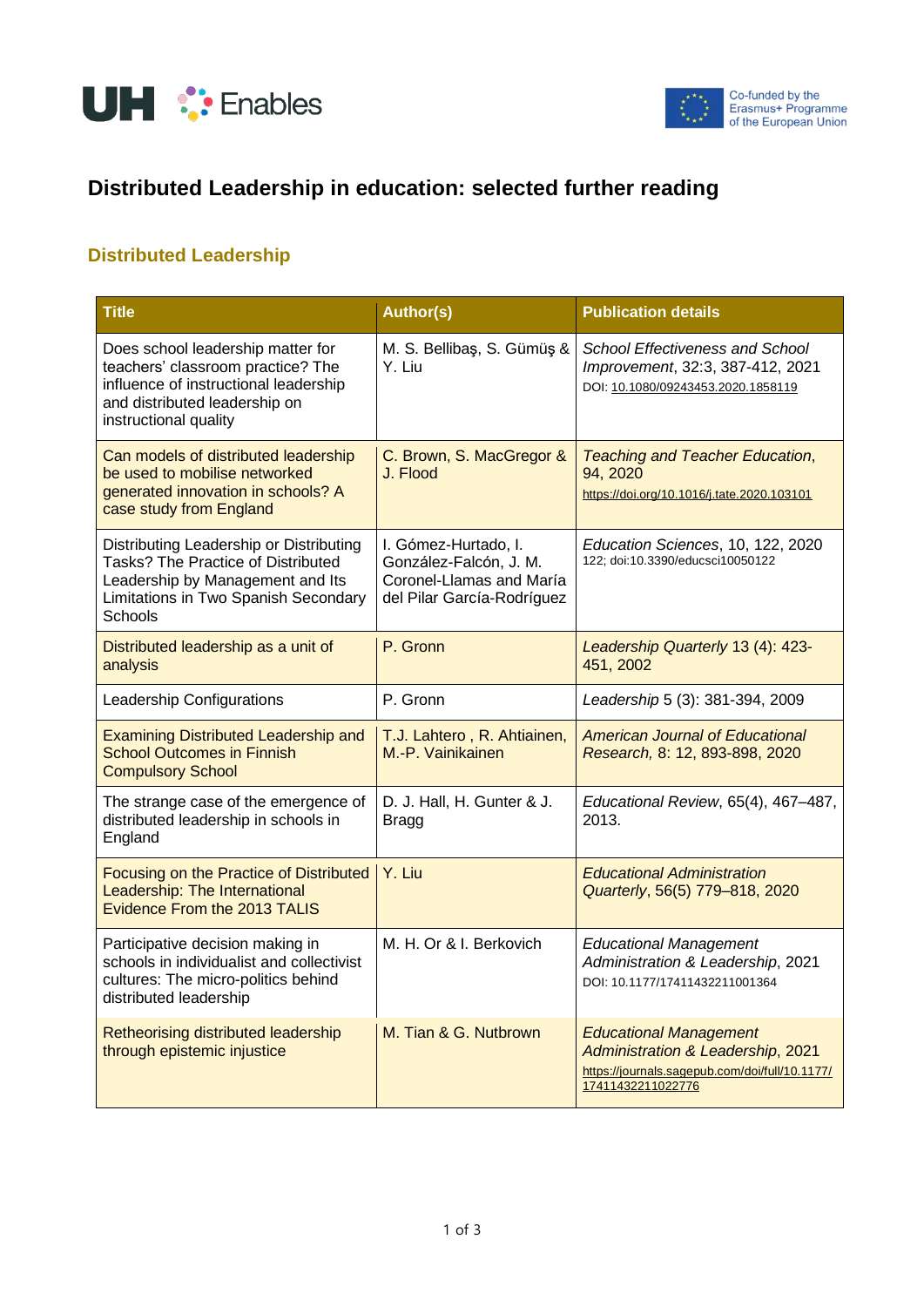| <b>Title</b>                                                                                                                                                                            | <b>Author(s)</b>                 | <b>Publication details</b>                                                                                                                                                                                                                                                                                                                                                                          |
|-----------------------------------------------------------------------------------------------------------------------------------------------------------------------------------------|----------------------------------|-----------------------------------------------------------------------------------------------------------------------------------------------------------------------------------------------------------------------------------------------------------------------------------------------------------------------------------------------------------------------------------------------------|
| A meta-analysis of distributed<br>leadership from 2002 to 2013                                                                                                                          | M. Tian, M. Risku & K.<br>Collin | <b>Educational Management</b><br>Administration and Leadership,<br>44(1): 146-164, 2016                                                                                                                                                                                                                                                                                                             |
| Authority, power and distributed<br>leadership                                                                                                                                          | P. A. Woods                      | Management in Education, 30(4),<br>155-160, 2016                                                                                                                                                                                                                                                                                                                                                    |
| Distributed Leadership and Social<br>Justice: A case study investigation of<br>distributed leadership and the extent<br>to which it promotes social justice and<br>democratic practices | P. A. Woods & A. Roberts         | in L. Moos & P. Hatzopolous (eds),<br>School Leadership as a driving force<br>for equity and learning: Comparative<br>perspective, European Policy<br>Network on School Leadership, 2013<br>(Available at<br>https://www.leu.lt/download/14539/c3 epnosl-<br>2 del4.1.pdf). (The full case study report, with<br>appendices and images, is available at:<br>https://herts.academia.edu/PhilipWoods) |
| Distributed leadership and social<br>justice: Images and meanings from<br>different positions across the school<br>landscape                                                            | P. A. Woods & A. Roberts         | International Journal of Leadership<br>in Education, 19(2): 138-156, 2016                                                                                                                                                                                                                                                                                                                           |
| <b>Distributed Leadership</b>                                                                                                                                                           | H. Youngs                        | in R. Papa (ed), Oxford<br><b>Encyclopaedia of Educational</b><br><b>Administration, New York: Oxford</b><br><b>University Press, 2021</b>                                                                                                                                                                                                                                                          |
| Distributed Leadership                                                                                                                                                                  | H. Youngs & L. Evans             | in S. J. Courtney, H. M. Gunter, R.<br>Niesche & T. Trujillo (eds)<br><b>Understanding Educational</b><br>Leadership: Critical Perspectives<br>and Approaches, London:<br>Bloomsbury, 2021                                                                                                                                                                                                          |

## **Distributed leadership discussed in wider reviews of leadership**

| <b>Title</b>                                                                                                                  | <b>Author(s)</b>                        | <b>Publication details</b>                                                                |
|-------------------------------------------------------------------------------------------------------------------------------|-----------------------------------------|-------------------------------------------------------------------------------------------|
| Exploring the Leadership Knowledge<br>Base: Evidence, Implications, and<br>Challenges for Educational Leadership<br>in Wales. | A. Harris & M. Jones.                   | School Leadership and<br>Management, 42 (1-2): 152-170,<br>2021                           |
| Seven strong claims about successful<br>school leadership revisited                                                           | K. Leithwood, A. Harris &<br>D. Hopkins | School Leadership & Management,<br>40:1, 5-22, 2021<br>DOI: 10.1080/13632434.2019.1596077 |